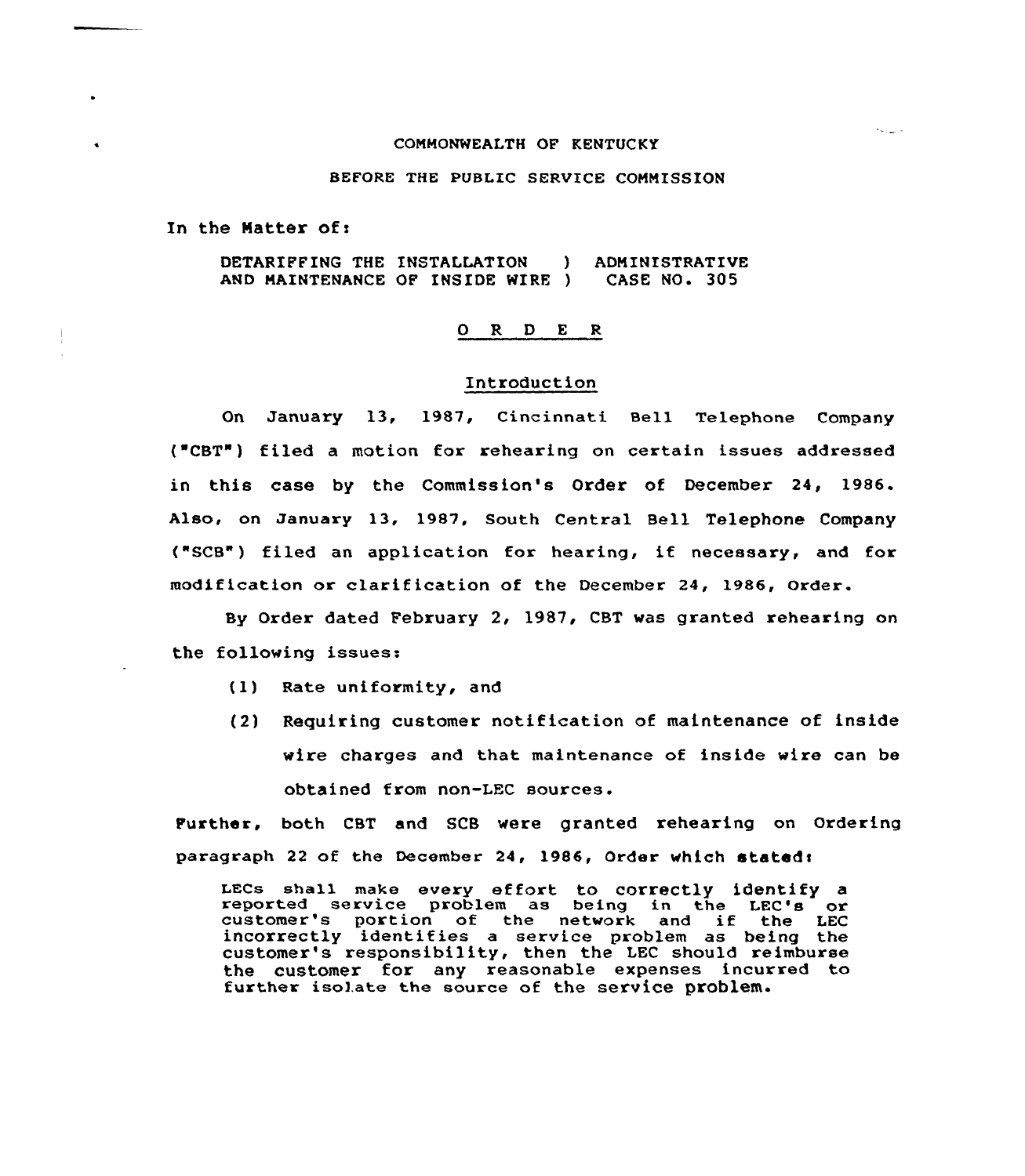On Narch 4, 1987, rehearing was held in the Commission's offices in Frankfort, Kentucky. The Attorney General's office was the sole intervenor present.

### DISCUSSION

# Rate Uniformity

The major area served by CBT is the Cincinnati Metropolitan Service Area ("CNSA"), which encompasses portions of Ohio, Indiana and Kentucky. Customers residing within the CMSA can call anywhere within this area for the same basic monthly rate, thus making the CNSA one of the largest local calling axeas in the nation.

Historically, the Kentucky Commission has adopted the rates set by Ohio as the fair, just, and reasonable rates for the Kentucky customers residing in the CNSA. This rate-making approach recognized the CNSA as a single local service calling area and helped to foster area growth, benefiting customers in Kentucky and other jurisdictions.

In implementing rate uniformity within the CMSA, CBT has historically allocated utility plant and expenses to the Kentucky and Ohio jurisdictions on a "revenue split" basis which has been approved by both the Ohio end Kentucky Commissions in previous proceedings. The revenue split method is applicable when the revenue xatios reflect appropriate proportions of total plant and expenses and when rates required for service are substantially uniform in each jurisdiction. Rate uniformity and the revenue split method of separations are consistent with the concept of the

 $-2-$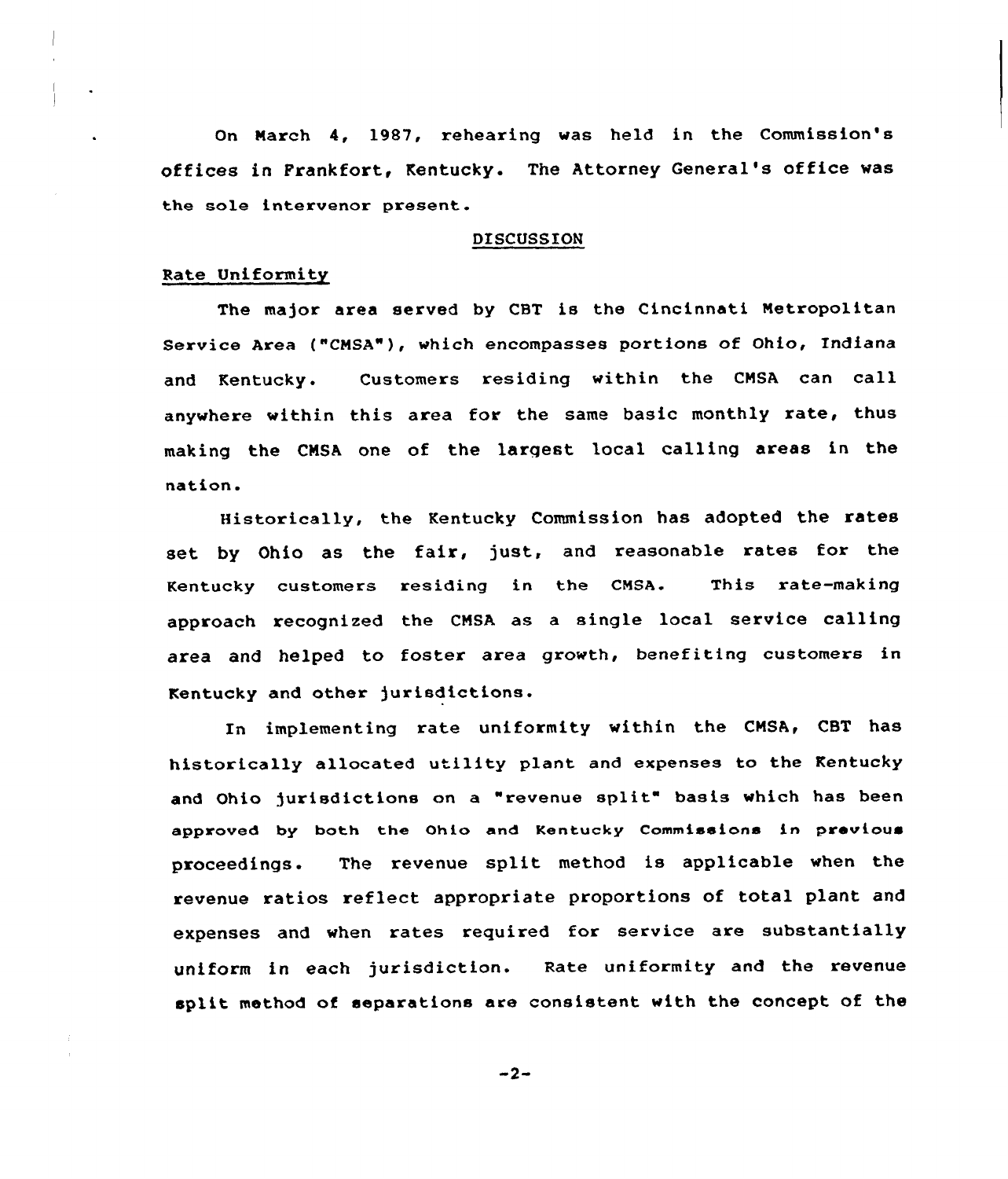CNSA as a single local calling unit rather than the traditional multi-jurisdictional concept.

CBT has customarily made filings with the Ohio Commission prior to filing with the Kentucky Commission. This affords the Ohio Commission the opportunity to establish the rates for the CNSA which the Kentucky Commission can either accept or reject for the Kentucky jurisdictional portion of the CNSA. Acceptance of the Ohio rates maintains the rate uniformity/revenue split separation method while rejection of the Ohio rates would require this Commission to adopt the usage method of separation.

As part of this proceeding, CBT filed information which was previously supplied to the Ohio Commission in Case No. 86–927–тр– $\rm{co}$ г. $^1$ In the initial exhibit filed with this Commission, exclusive of amortization associated with embedded inside wire, CBT indicated that an actual contribution from inside wire services would be lost upon detariffing. Therefore, CBT stated that it should not be required to reduce basic exchange rates. However, upon further evaluation, CBT filed revised tariffs to reflect a 15 cent reduction in monthly basic access line rates for the purpose of promoting public understanding and acceptance. The revisions were filed in Ohio initially and subsequently in Kentucky. By Supplemental Finding and Order entered Narch 17, 1987, the Ohio Commission approved the 15 cent reduction to be effective Narch 1, 1987.

I In the Matter of the Commission's Investigation into the Detariffing of the Installation and Naintenance of Simple and Complex Inside Wire.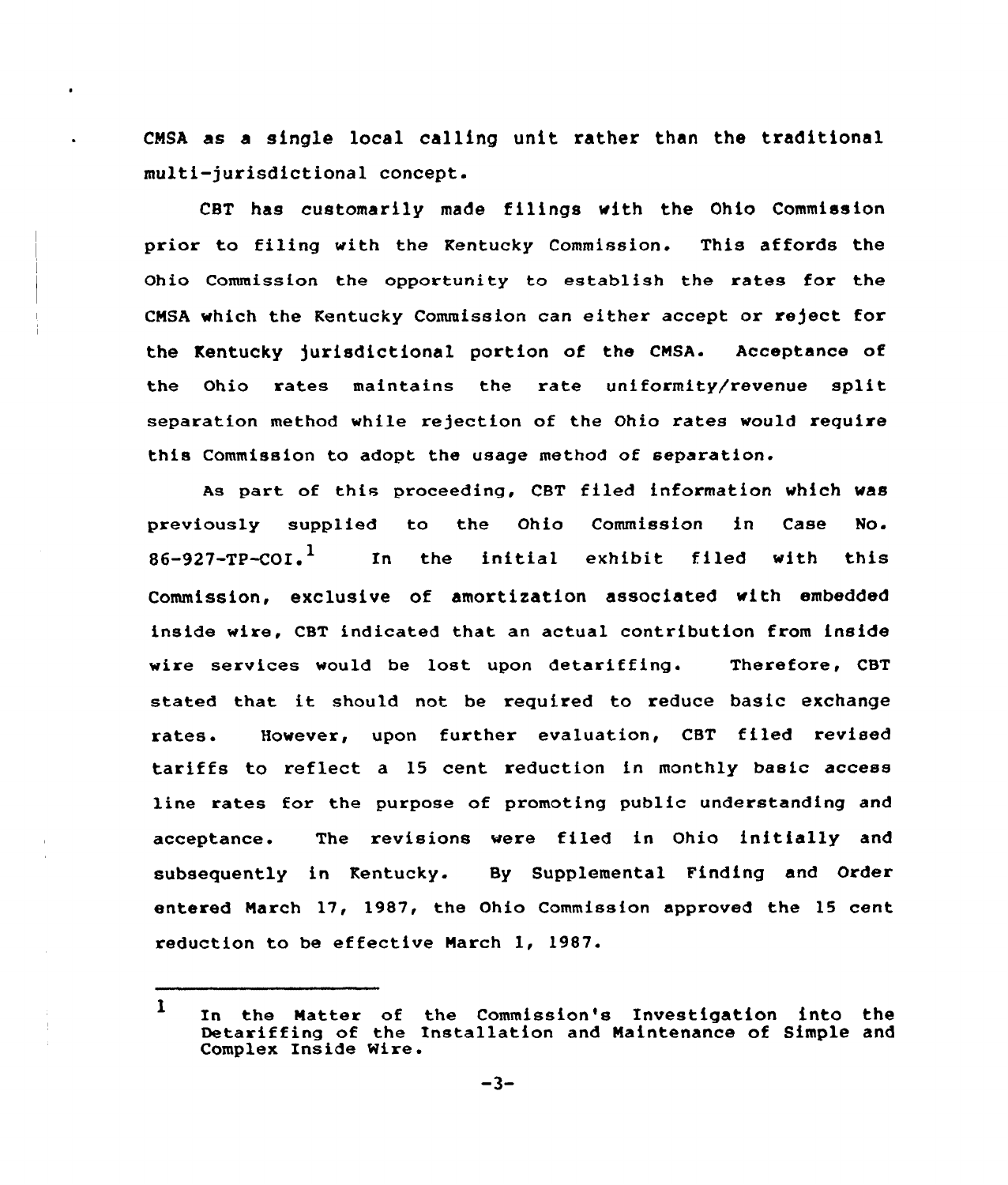In light of the decision of the Ohio Commission, the Kentucky Commission must choose whether or not to accept rate uniformity for the CMSA. As has been expressed in other proceedings, this Commission is concerned with the differences in approach between the Kentucky and Ohio jurisdictions. This concern is augmented by CBT's presentation in this proceeding as identified below.

 $\ddot{\phantom{a}}$ 

As part of its filing, CST showed <sup>a</sup> loss of carrier common line revenue related to inside wire expenses that CBT contends are recovered through the carrier common line charge ("CCLC"). However, it has not proposed <sup>a</sup> corresponding reduction in the CCLC. In addition, while CBT purports that inside wire costs are recovered through the ccLc as set out in part 69, cBT did not follow Part 69 of the FCC's Rules and Regulations to identify costs for the purpose of determining revenue requirements. Therefore, in the opinion of the Commission, all revenues associated with CBT's authorized CCLC should remain in requlated accounts.

Furthermore, cBT has proposed that part of its recurring inside wire charges be excluded from regulated revenues. Although actual figures are indeterminable, CBT has made an attempt to separate the revenues associated with the amortization of its embedded inside wire investment, which will remain on the regulated side, and revenues associated with inside wire services to be detariffed (i.e., new inside wire costa, appropriately expensed, and associated with embedded customer premises equipment). As a long-term result of this proposal revenue requirements will increase an the regulated side. Coincident with

 $-4-$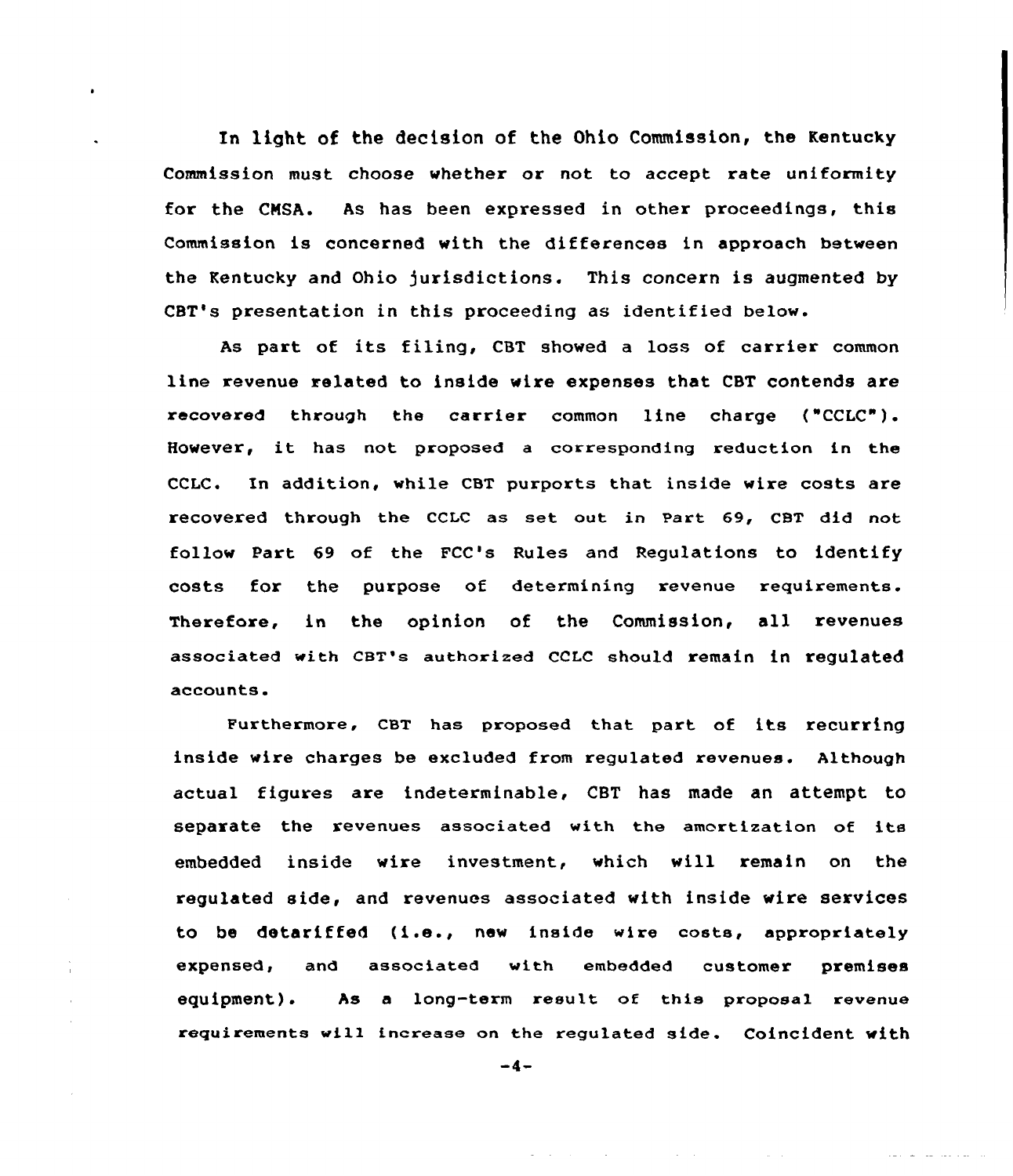this loss< the asserted loss of contribution, and the reduction of local rates, regulated revenue requirement will further increase as a result of detariffing

Although CBT has contended that the revenue split method is beneficial to Kentucky ratepayers, the results of the analysis have not been followed in this instance, i.e., reducing local rates when an increase in local rates may be indicated as the result of a loss of contribution.

Nonetheless, upon CBT's contention of benefits to Kentucky, reduced administrative burden, and positive customer relations, the Commission concurs that rate uniformity within the CMSA should be approved at this time. However, the Commission is obligated to evaluate the effects of the revenue split method versus the usage method of separations with the occurrence of detariffing, new cost allocation rules, and implementation of a new Uniform System of Accounts, and differing jurisdictional access charges. Accordingly, in the future the Commission will be evaluating potential effects of such changes as they relate to the revenue split approach.

# Customer Notification Requirements

Ordering paragraph No. 19 of the December 24, 1986, Order requires that LECs advise the customer of the possibility of maintenance of inside wire charges, in the event of reported service problems. Both CBT and SCB testified that they have been advising customers of these possibilities and are continuing to do so through customer education programs, consisting of direct mailings and advertising. Additionally, both LECs stated their

 $-5-$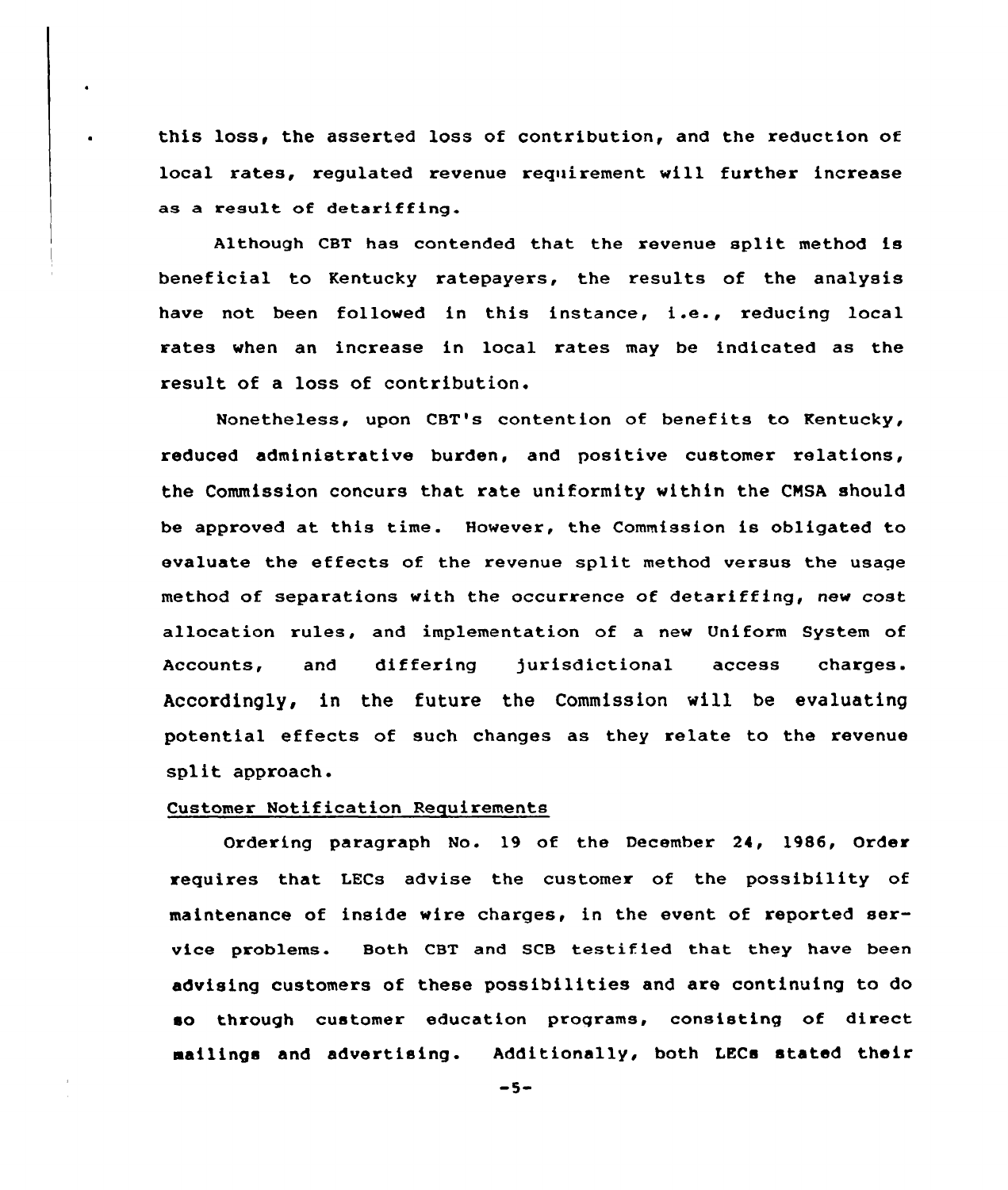position that since maintenance of inside wire has been detariffed and is subject to competition, the Commission should not continue to impose regulatoxy requixements relative to customer notification.

After consideration of this matter, the Commission has determined that CBT and SCB have presented reasonable arguments in support of vacating ordering paragraph No. 19. Although the Commission desires to see competition flourish in this area, it would not be fair to place the LECs in the position of having to advise customers on a repetitive basis of competitive sources of wire maintenance, when no such requirement is placed on competitors. Additionally, since LECs may not disconnect regulated services for nonpayment of detariffed services, arx'angement for charges and payment of such detariffed sexvices should properly be <sup>a</sup> matter to be resolved between the LEC and its customers. Therefore the Commission will vacate ordering paragraph No. 19 of its December 24, 1986, Order in this matter for all LECs.

### Reimbursements For Incorrect Problem Identification

Ordering paragraph No. 22 of the December 24, 1986, Order requires that if the LEC incorrectly identifies <sup>a</sup> service problem as being the customer's responsibility, then the LEC should reimburse the customer for any reasonable expenses incuxred to further isolate the source of the service problem. CBT and SCB both requested that this ordering paragraph be deleted from the Order.

 $-6-$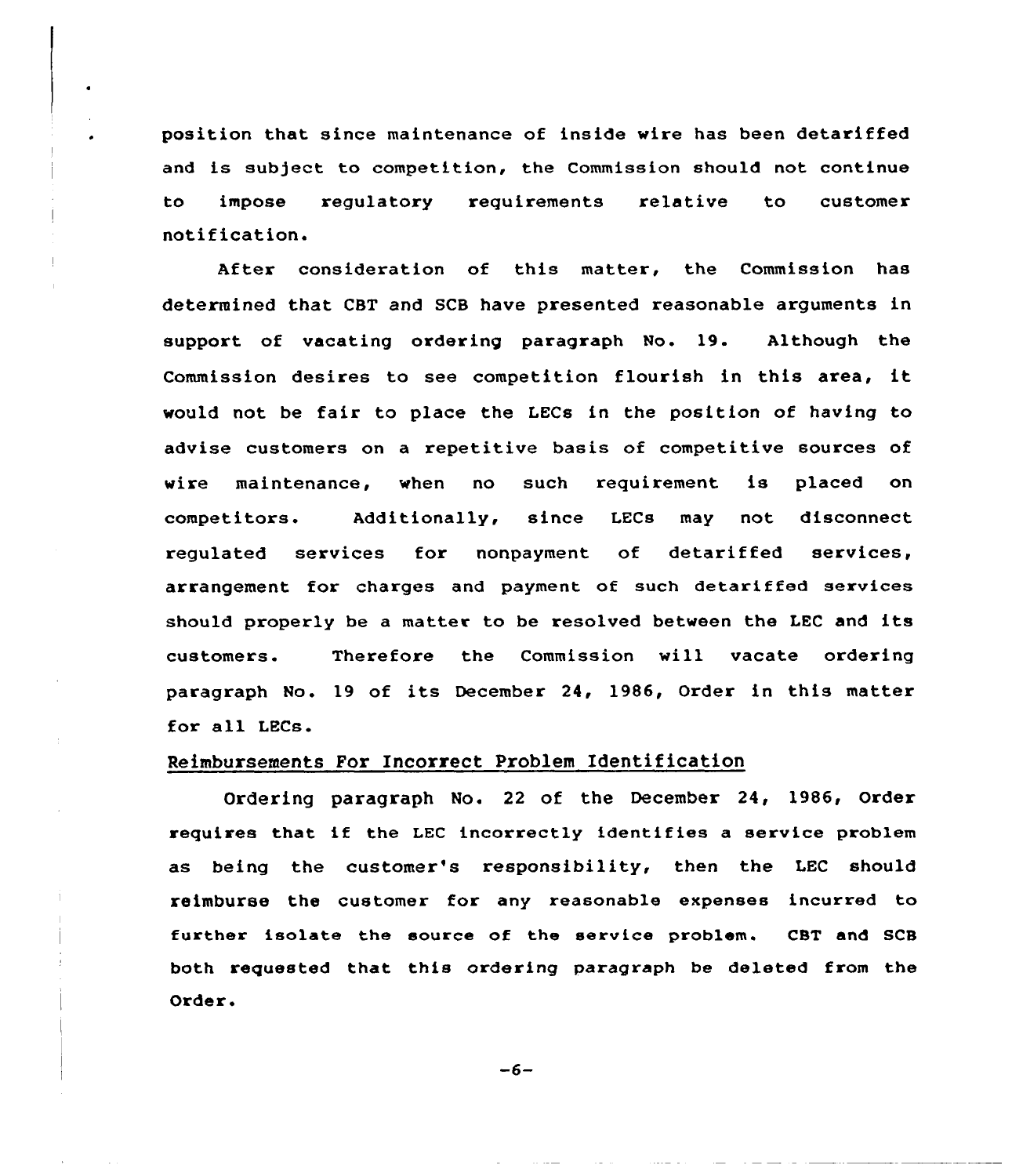CBT testified that its General Exchange Tariff contains liability provisions adequate to protect customer interests. SCB testified that the requirement is unnecessary and impractical, and that the Commission cannot enforce the requirement for both practical and procedural reasons. SCB further argued that no evidence has been introduced indicating that problems have occurred or even would occur.

After consideration of this matter, the Commission has determined that CBT and SCB have presented reasonable arguments in support of vacating ordering paragraph No. 22. For both administrative and practical reasons, the resolution of liability in the event af incorrect problem identification will best be handled between the LEC and its customer. Therefore the Commission will vacate ordering paraqraph No. <sup>22</sup> of its December 24, 1986, Order in this matter for all LECs.

### FINDINGS AND ORDERS

After examining the evidence of record and being advised, the Commission is of the opinion and finds that:

1. The rates and charges apnroved by the Public Utilities Commission of Ohio in Case No. 86-927-TP-COI, are the fair, just, and reasonahle rates ta be charged by CRT for. telephone service rendered to its Kentucky )urisdictianal customers inside the CNSA and should be approved for service rendered on and after March 1, 1987.

2. All revenues associated with CBT's authorized CCLC should remain in regulated accounts.

 $-7-$